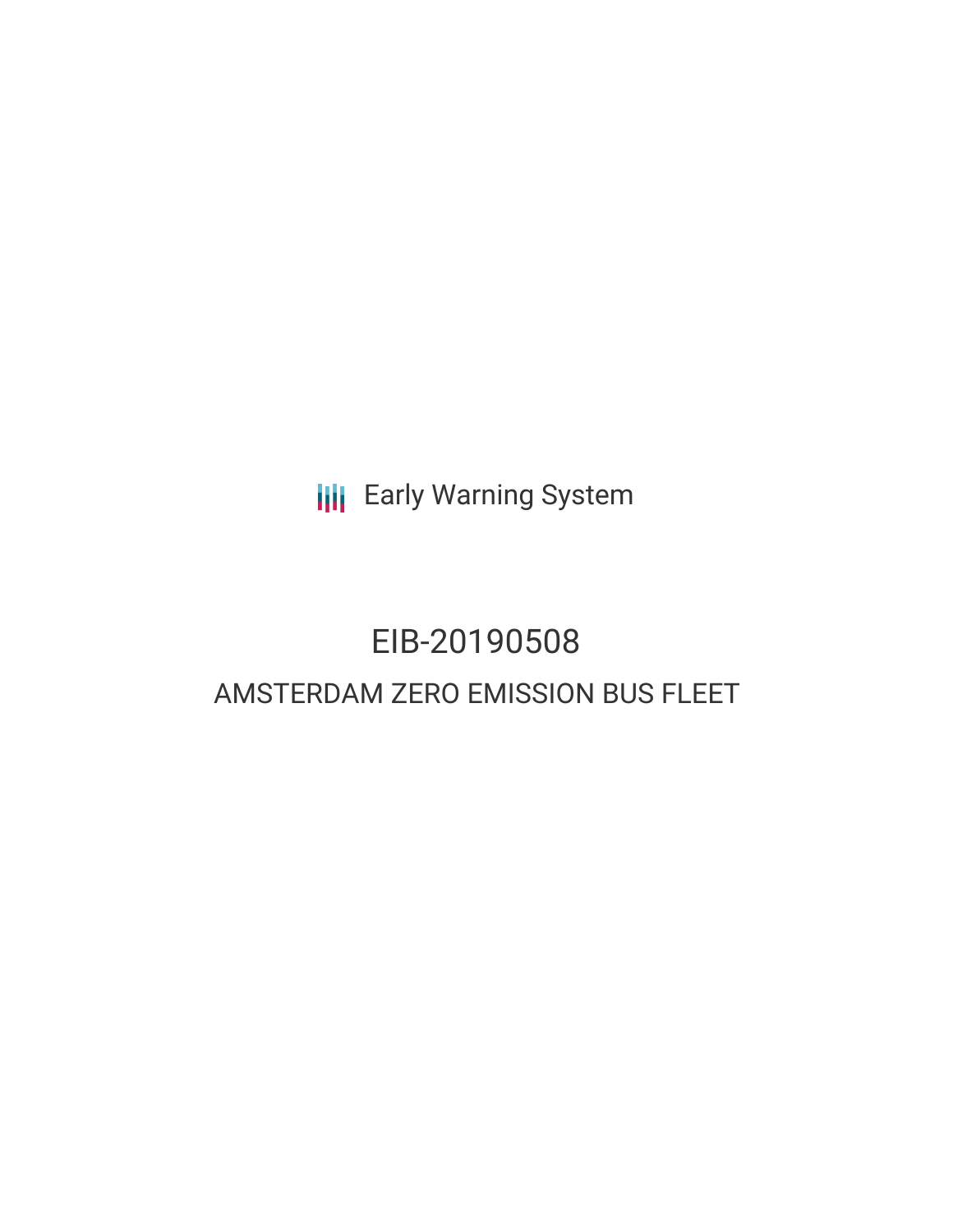

#### **Quick Facts**

| <b>Countries</b>               | <b>Netherlands</b>             |
|--------------------------------|--------------------------------|
| <b>Financial Institutions</b>  | European Investment Bank (EIB) |
| <b>Status</b>                  | Approved                       |
| <b>Bank Risk Rating</b>        | U                              |
| <b>Voting Date</b>             | 2020-02-27                     |
| <b>Borrower</b>                | <b>GVB HOLDING NV</b>          |
| <b>Sectors</b>                 | Transport                      |
| <b>Investment Type(s)</b>      | Loan                           |
| <b>Investment Amount (USD)</b> | \$109.97 million               |
| <b>Loan Amount (USD)</b>       | \$109.97 million               |
| <b>Project Cost (USD)</b>      | \$237.52 million               |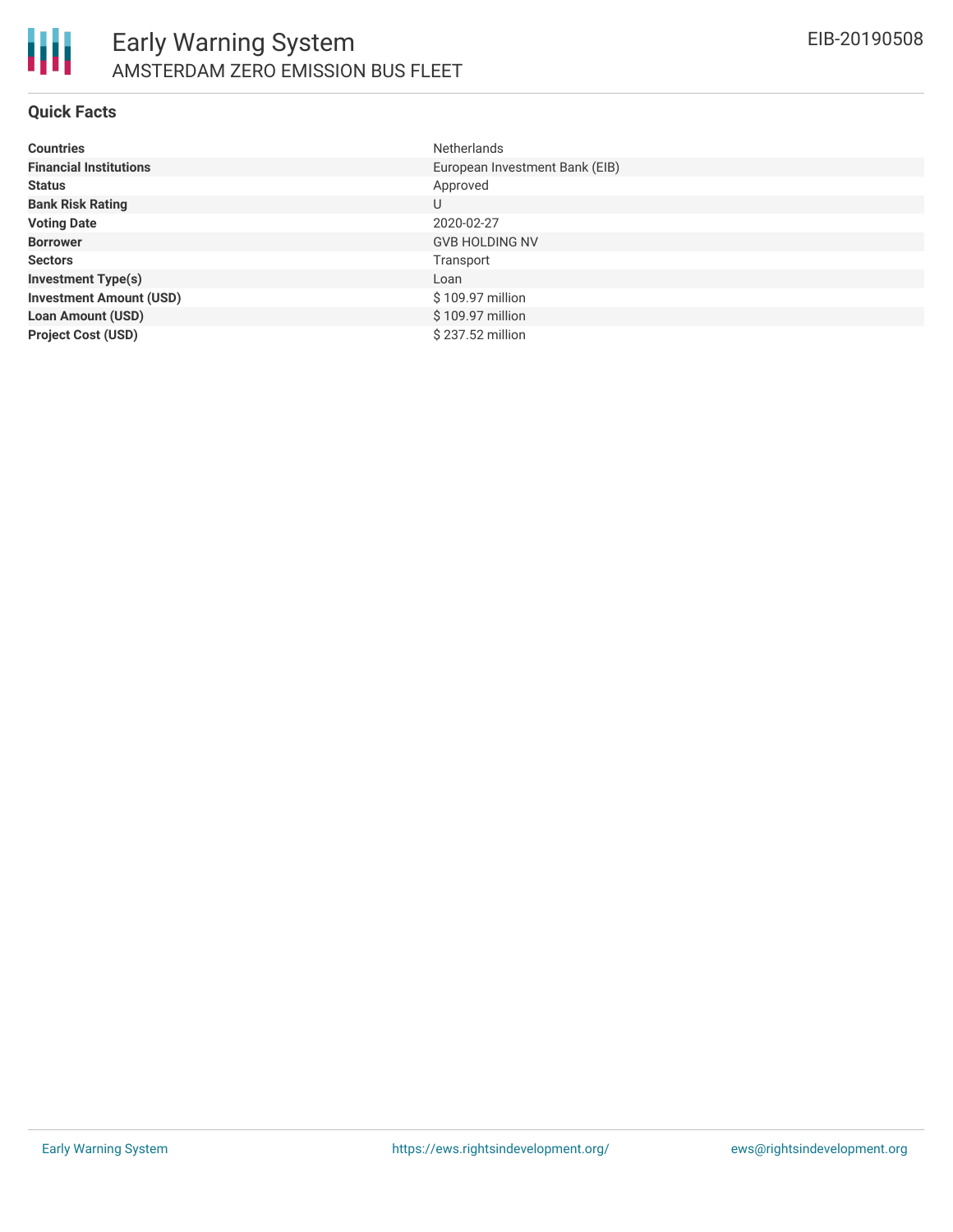

#### **Project Description**

According to EIB website, the project will finance the purchase of 235 new electric buses and related infrastructure in the city of Amsterdam. The investment programme may qualify to receive additional funding under the CEF Transport Blending Facility, supporting the deployment of alternative fuels.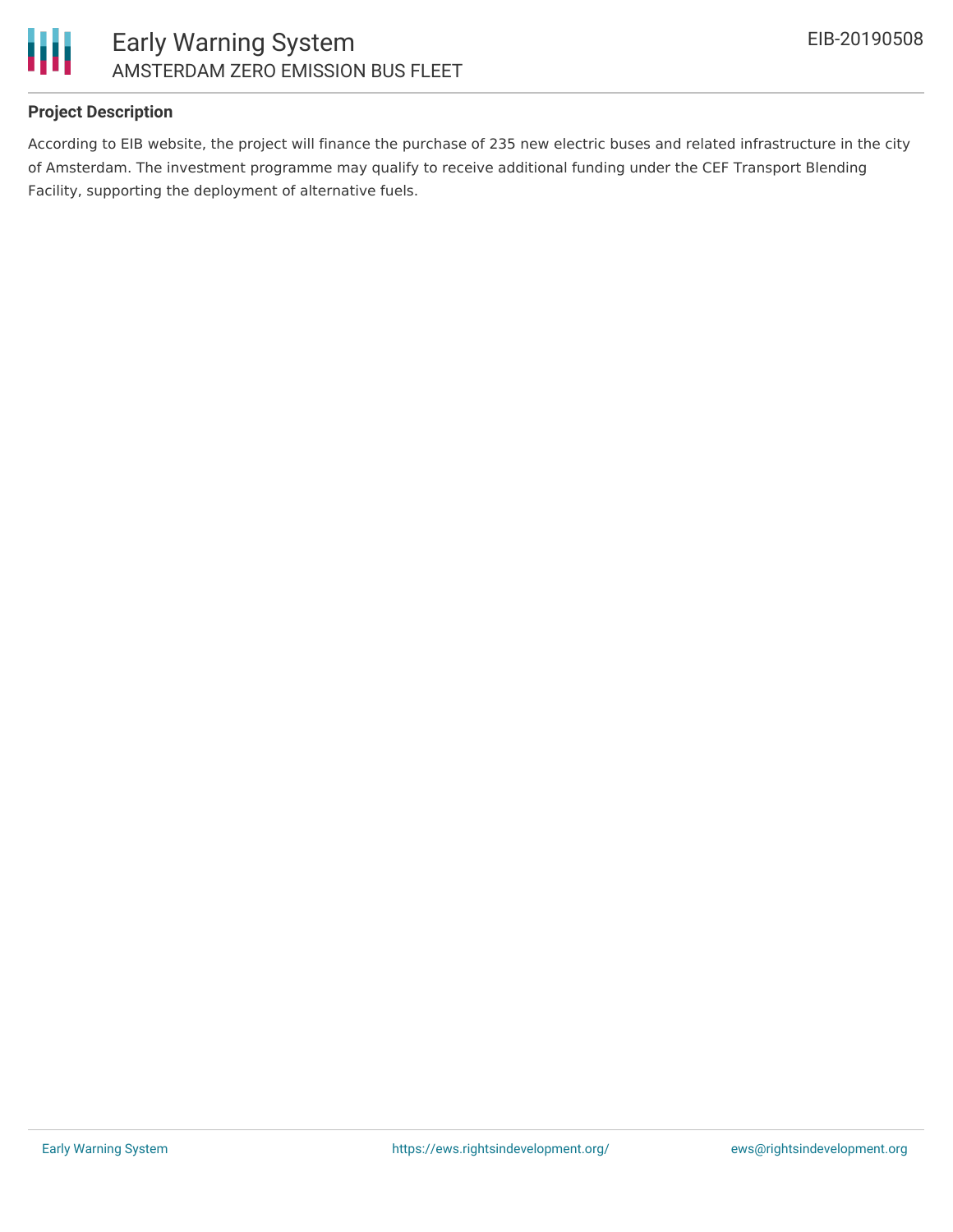

# Early Warning System AMSTERDAM ZERO EMISSION BUS FLEET

#### **Investment Description**

European Investment Bank (EIB)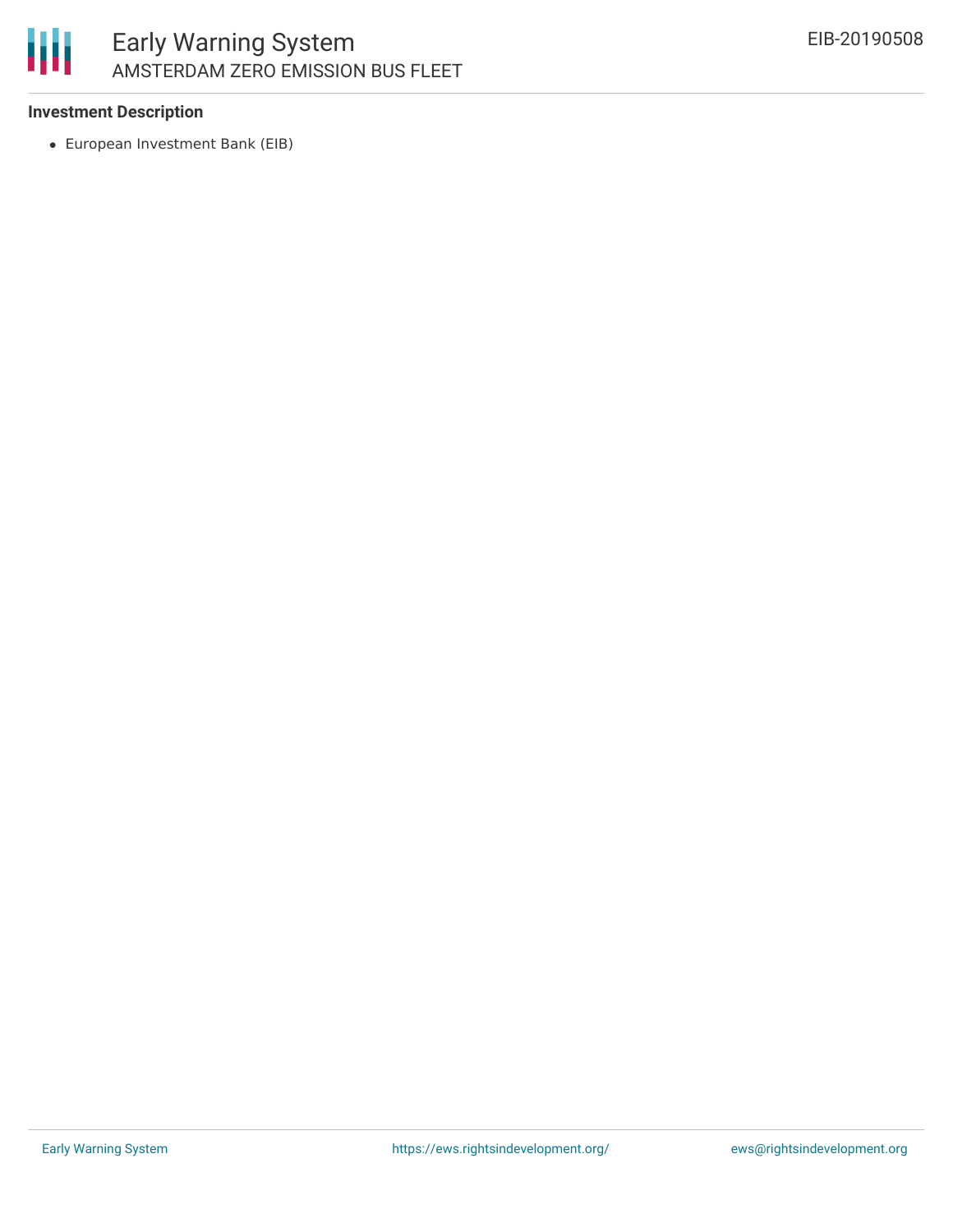

## Early Warning System AMSTERDAM ZERO EMISSION BUS FLEET

| <b>Private Actor 1</b> | <b>Private Actor</b><br>l Role | <b>Private Actor</b><br>1 Sector | <b>Relation</b> | <b>Private Actor 2</b> | <b>Private Actor</b><br>2 Role | <b>Private Actor</b><br>2 Sector |
|------------------------|--------------------------------|----------------------------------|-----------------|------------------------|--------------------------------|----------------------------------|
|                        | $\sim$                         | $\sim$                           |                 | <b>GVB HOLDING NV</b>  | Client                         | $\sim$                           |